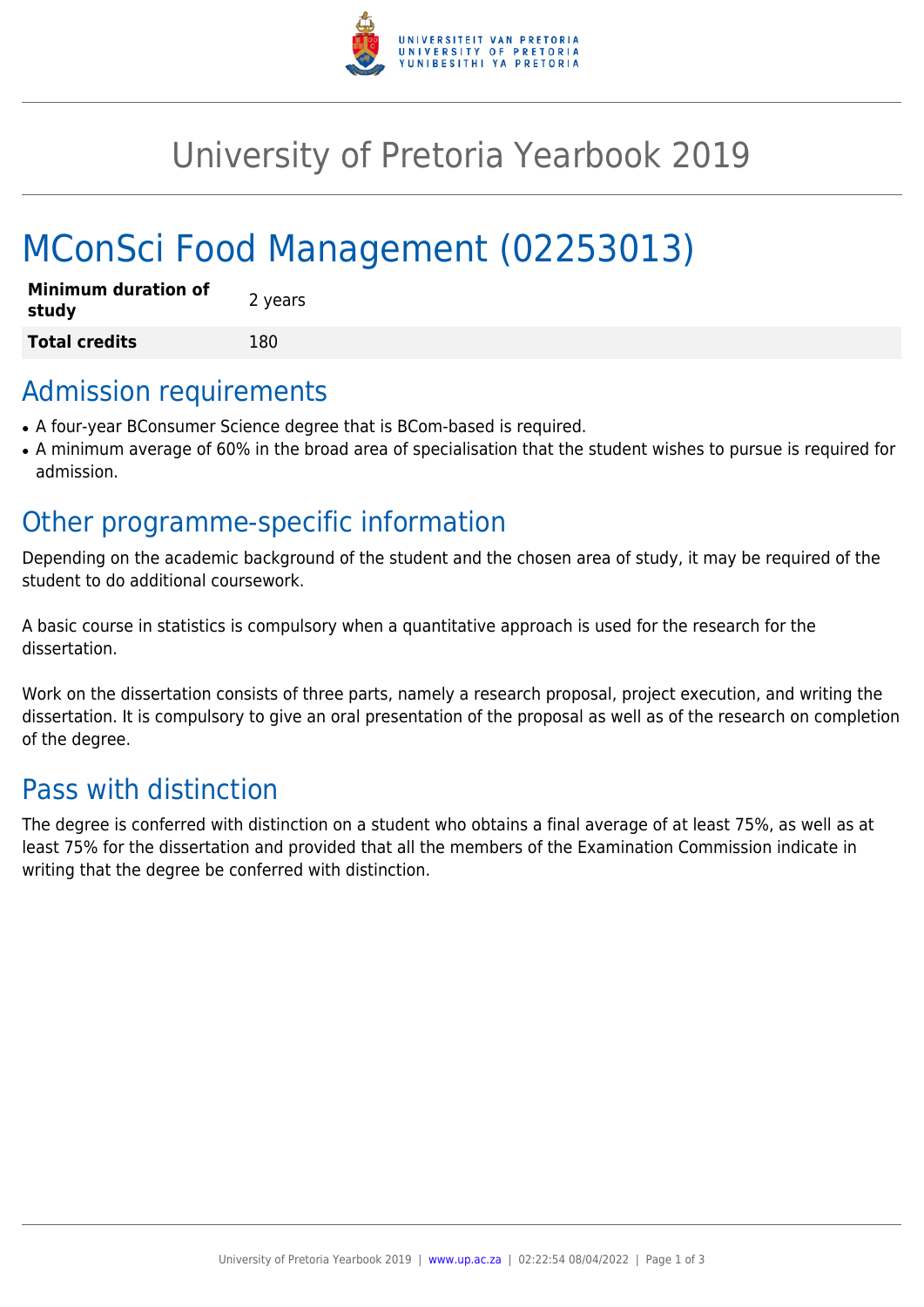

# Curriculum: Year 1

**Minimum credits: 180**

### **Core modules**

[Dissertation: Consumer science 890](https://www.up.ac.za/faculty-of-education/yearbooks/2019/modules/view/VBR 890) (VBR 890) - Credits: 180.00